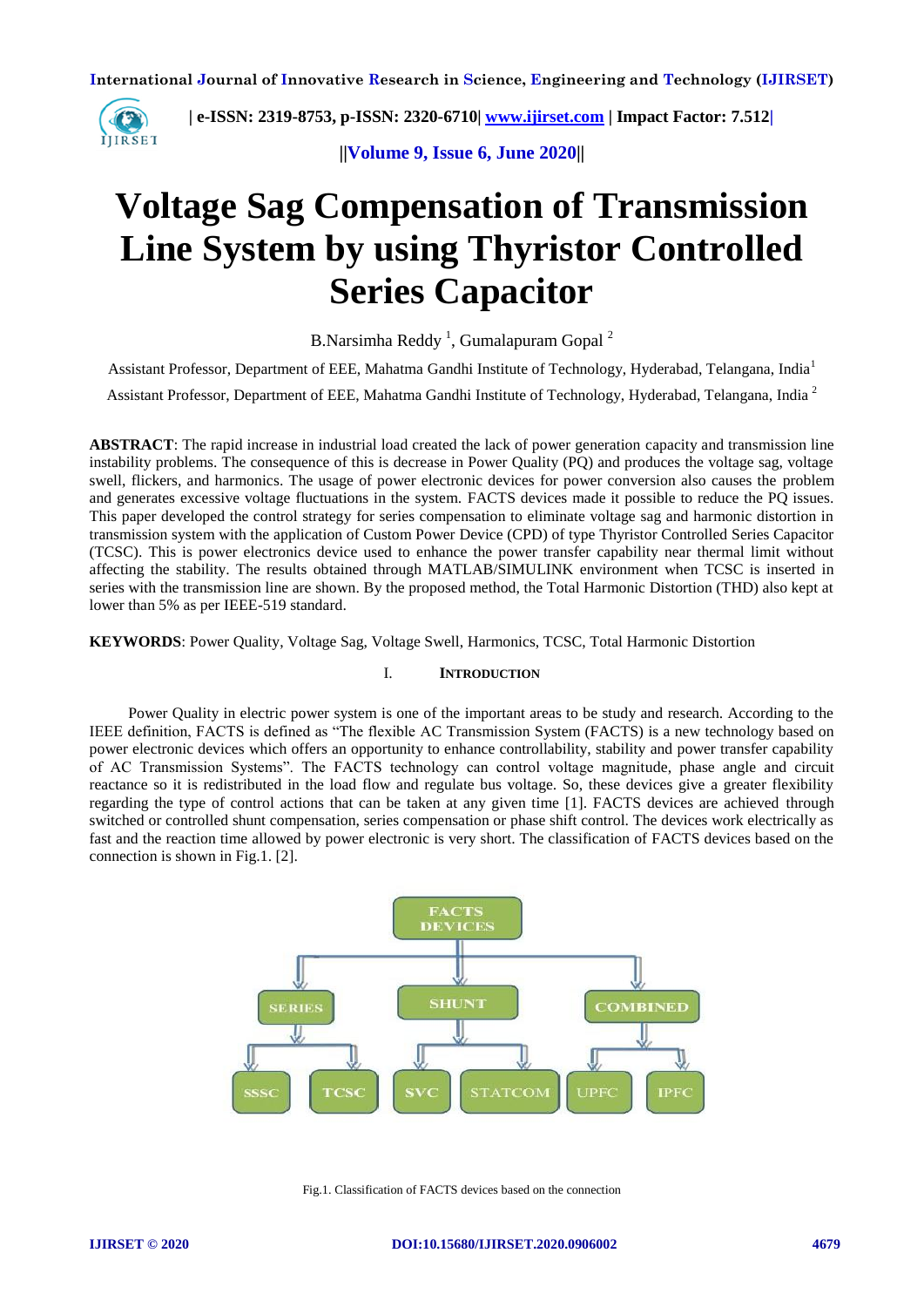

 **| e-ISSN: 2319-8753, p-ISSN: 2320-6710| [www.ijirset.com](http://www.ijirset.com/) | Impact Factor: 7.512|**

## **||Volume 9, Issue 6, June 2020||**

 The FACTS devices form a large group of power electronic based converters designated to enhance controllability and increase power transfer capacity. These devices can be classified into two groups:

- 1. Thyristor based FACTS devices
- 2. Converter based FACTS devices

 The FACTS devices use conventional thyristors in building the circuit. If the FACTS devices use thyristors without self-turn-off ability, the device is called a thyristor controlled device. If the thyristor in the FACTS device can be turned off by applying appropriate gate voltage, the device is called a thyristor switched device. The TCSC is one of the powerful thyristor based FACTS devices.

## II. **THYRISTOR CONTROLLED SERIES CAPACITOR (TCSC)**

 Thyristor Controlled Series Compensator (TCSC) device is a series compensator to control the power flow by compensating the reactance of the transmission line which improves the transient stability. Most of the researchers explained that TCSC deals with steady state and dynamic control and applications independently. This paper explains the proper selection of capacitor and inductor values of the TCSC device which can be realized through reactance equation leads to capacitive and inductive reactance compensations. While designing, TCSC parameters can also be selected as per requirement on end side demands and for safe operating span of a TCSC. It consists of the series compensating capacitor shunted by a Thyristor-Controlled Reactor [2] as shown in Fig.2.



Fig.2. Thyristor Controlled Series Compensator Configuration

 However, to fully understand and properly utilize these types of controllers, a number of control tasks for both dynamic and steady state system improvement must be jointly considered. Since the time frames of the different control actions comprise a wide range of system responses, a hierarchical control scheme should be preferably considered for the controller. In the case of a TCSC, such a scheme should consider the different control levels acting on the same control variable, which in this paper is assumed to be the fundamental frequency equivalent impedance, as this is the control variable most commonly studied. Voltage sags are related to power quality problems is usually leads to the fault in the power system and switching actions including open and close interval to isolate the faulted sections. They are characterized by RMS voltage variations outside the normal operating range of voltages. Voltage sag is a short-duration reduction in RMS voltage caused by faults on the power system and the starting of large loads, such as motors. Voltage sag causes a complete loss of voltage and a common result of the actions taken by utilities to clear transient faults on their systems [3]. In this paper our objective is to analyze the voltage profile of receiving end for transmission line using MATLAB simulation. Simulation is done for 400kv transmission line for the analysis of voltage sag with and without TCSC.

 The basic idea behind the TCSC scheme is to provide a continuously variable capacitor by means of partially cancelling the effective compensating capacitance by the TCR. The TCR at the fundamental system frequency is continuously variable reactive impedance; controllable by delay angle α, the steady-state impedance of the TCSC is that of a parallel *LC* circuit, consisting of a fixed capacitive impedance,  $X_C$ , and variable inductive impedance,  $X_L(\alpha)$ .

 The TCSC thus presents a tuneable parallel LC circuit to the line current that is substantially a constant alternating current source. As the impedance of the controlled reactor,  $X_L(\alpha)$  is varied from its maximum (infinity) toward its minimum (ωL), the TCSC increases its minimum capacitive impedance,  $X_{TCSC}$ .min =  $X_C = 1/\omega C$ , (and thereby the degree of series capacitive compensation) until parallel resonance at  $X_c = X_l(\alpha)$  is established and  $X_{TCSC}$  max theoretically becomes infinite. Decreasing  $X_L(\alpha)$  further, the impedance of the TCSC,  $X_{TCSC}(\alpha)$  becomes inductive, reaching its minimum value of  $X_L X_C / (X_L - X_C)$  at  $\alpha = 0$ , where the capacitor is in effect bypassed by the TCR. Therefore, with the usual TCSC arrangement in which the impedance of the TCR reactor,  $X_L$ , is smaller than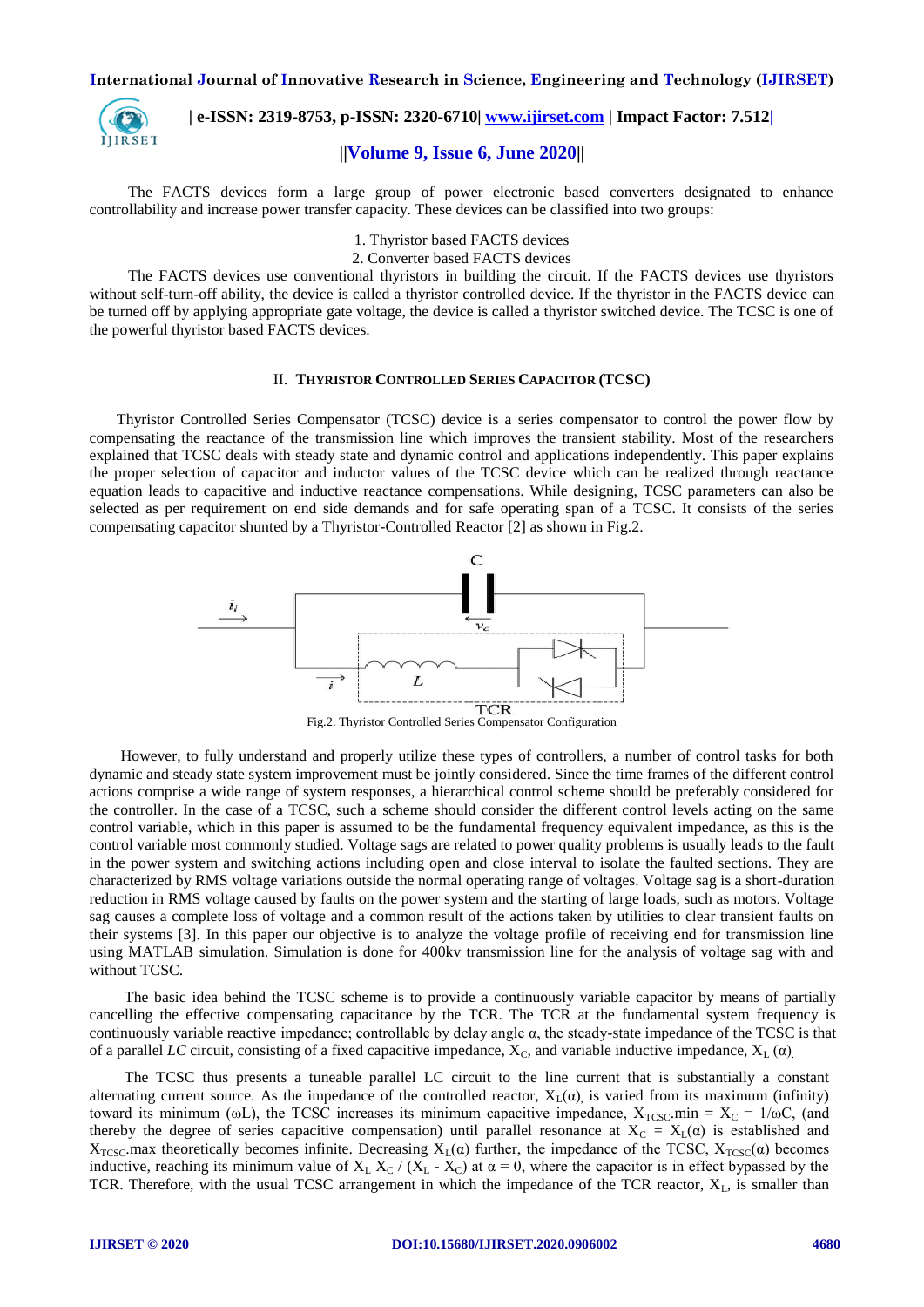

# **| e-ISSN: 2319-8753, p-ISSN: 2320-6710| [www.ijirset.com](http://www.ijirset.com/) | Impact Factor: 7.512|**

## **||Volume 9, Issue 6, June 2020||**

that of the capacitor,  $X_c$ , the TCSC has two operating ranges around its internal circuit resonance: one is the  $\alpha_{\text{Clim}} \leq \alpha$ 

 $\leq \pi/2$  range, where  $X_{TCSC}$  ( $\alpha$ ) is capacitive, and the other is the  $0 \leq \alpha \leq \alpha_{\text{Clim}} \leq \pi/2$  range, where  $X_{TCSC}(\alpha)$  is inductive. An appropriate value for capacitor and inductor of a TCSC device is based on the net reactance of transmission line and expected power demands in future. Capacitor value is chosen by a degree of series compensation. Sub section gives an idea of selecting degree of series compensation. Choice of inductor depends on the length of operating area required for inductive and capacitive region. It is perfectly decided by a factor " " shifting the position of resonance region. The FACTS devices have low switching frequency of once a cycle in the converters and hence the have low losses. The thyristor can be also used to simply bridge impedances in the valves.

## III. **SIMULATION DIAGRAM & RESULTS**

In the proposed system, a 3-Ph 400kv, 364km long transmission is developed in a MATLAB/SIMULINK environment. The 3-Ph transmission line without TCSC connection is shown in Fig.3. and also the corresponding voltage sag is produced during 0.4 to 0.8sec by switching the heavy load & total harmonic distortion analyzed and shown in Fig.4 & Fig.5. at receiving end. The THD value obtained without TCSC is 9.07%.



Fig.3.Simulation diagram of 3-Phase 3-wire system without TCSC



Fig.4.Voltage Sag during 0.4 to 0.8Sec by switching heavy load of 3-Phase 3-wire system without TCSC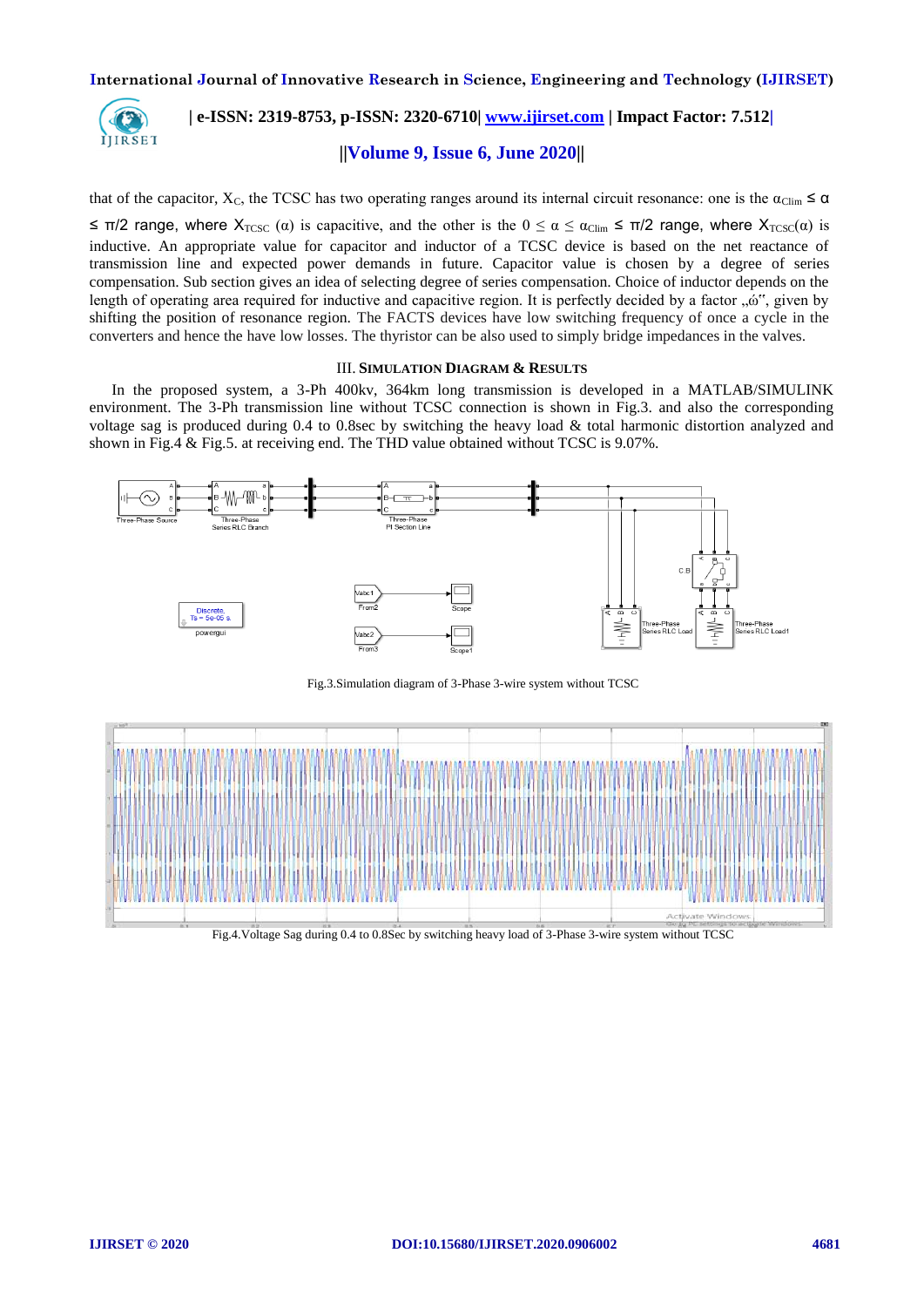

 **| e-ISSN: 2319-8753, p-ISSN: 2320-6710| [www.ijirset.com](http://www.ijirset.com/) | Impact Factor: 7.512|**

**||Volume 9, Issue 6, June 2020||** 



The 3-Ph transmission line with TCSC connection is shown in Fig.6. The corresponding voltage sag is produced during 0.4 to 0.8sec by switching the heavy load  $\&$  total harmonic distortion analyzed and shown in Fig.7  $\&$  Fig.8. at receiving end. The THD value obtained without TCSC is 4.82% and improved the voltage profile also.